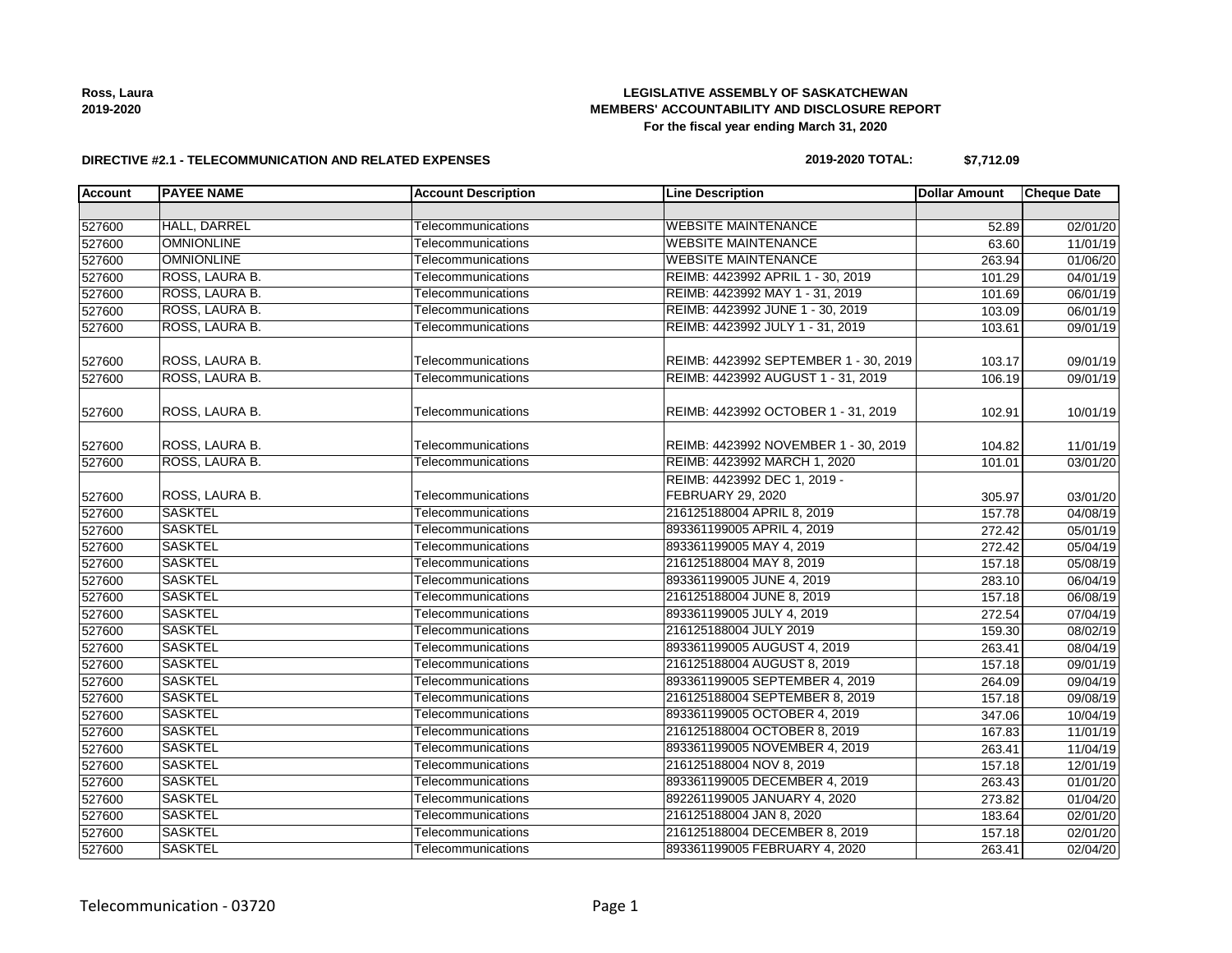| <b>Account</b> | <b>PAYEE NAME</b> | <b>Account Description</b> | <b>Line Description</b>             | <b>Dollar Amount</b> | <b>Cheque Date</b> |
|----------------|-------------------|----------------------------|-------------------------------------|----------------------|--------------------|
| 527600         | <b>SASKTEL</b>    | Telecommunications         | 02161251 FEBRUARY 8, 2020           | 191.11               | 02/08/20           |
| 527600         | <b>SASKTEL</b>    | Telecommunications         | RTV-LAURA ROSS-PERSONAL CELL        | $-25.00$             | 02/13/20           |
| 527600         | <b>SASKTEL</b>    | Telecommunications         | <b>RTV-LAURA ROSS-PERSONAL CELL</b> | $-27.86$             | 02/27/20           |
| 527600         | <b>SASKTEL</b>    | Telecommunications         | 893361199005 MARCH 4, 2020          | 263.41               | 03/04/20           |
| 527600         | <b>SASKTEL</b>    | Telecommunications         | 216125188004 MARCH 8, 2020          | 175.36               | 03/08/20           |
| 527600         | <b>SASKTEL</b>    | Telecommunications         | <b>RTV-LAURA ROSS-PERSONAL CELL</b> | $-50.00$             | 03/19/20           |
| 530600         | <b>SASKTEL</b>    | Placement - Tender Ads     | 893361199005 APRIL 4, 2019          | 83.65                | 05/01/19           |
| 530600         | <b>SASKTEL</b>    | Placement - Tender Ads     | 893361199005 MAY 4, 2019            | 83.65                | 05/04/19           |
| 530600         | ISASKTEL          | Placement - Tender Ads     | 893361199005 JUNE 4, 2019           | 83.65                | 06/04/19           |
| 530600         | <b>SASKTEL</b>    | Placement - Tender Ads     | 893361199005 JULY 4, 2019           | 83.65                | 07/04/19           |
| 530600         | ISASKTEL          | Placement - Tender Ads     | 893361199005 AUGUST 4, 2019         | 83.65                | 08/04/19           |
| 530600         | <b>SASKTEL</b>    | Placement - Tender Ads     | 893361199005 SEPTEMBER 4, 2019      | 83.65                | 09/04/19           |
| 530600         | <b>SASKTEL</b>    | Placement - Tender Ads     | 893361199005 NOVEMBER 4, 2019       | 83.65                | 11/04/19           |
| 530600         | <b>SASKTEL</b>    | Placement - Tender Ads     | 893361199005 DECEMBER 4, 2019       | 83.65                | 01/01/20           |
| 530600         | SASKTEL           | Placement - Tender Ads     | 892261199005 JANUARY 4, 2020        | 83.65                | 01/04/20           |
| 530600         | <b>SASKTEL</b>    | Placement - Tender Ads     | 893361199005 FEBRUARY 4, 2020       | 83.65                | 02/04/20           |
| 530600         | <b>SASKTEL</b>    | Placement - Tender Ads     | 893361199005 MARCH 4, 2020          | 83.65                | 03/04/20           |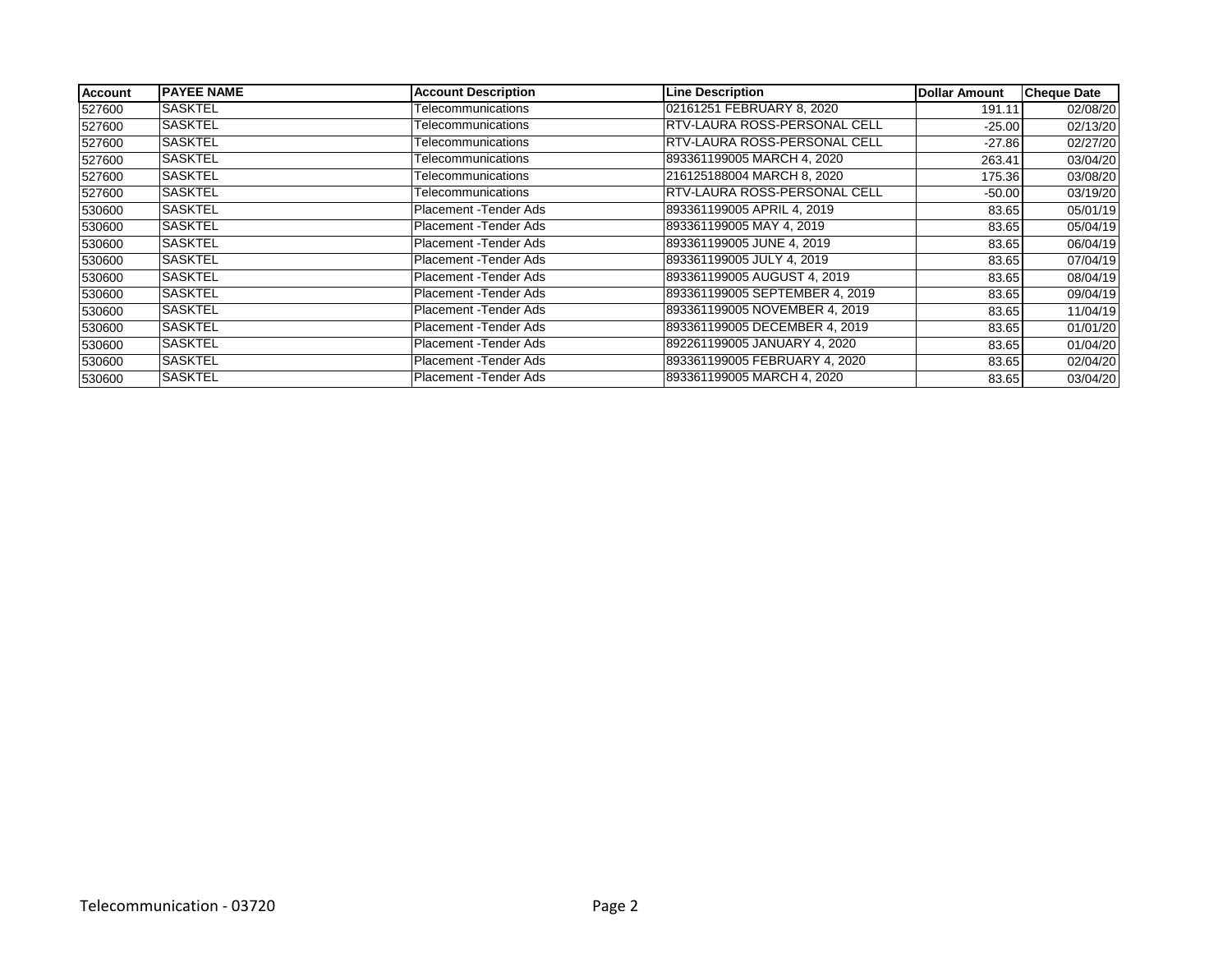**Ross, Laura 2019-2020**

# **LEGISLATIVE ASSEMBLY OF SASKATCHEWAN MEMBERS' ACCOUNTABILITY AND DISCLOSURE REPORT For the fiscal year ending March 31, 2020**

## **DIRECTIVE #3.1 - MLA TRAVEL AND LIVING EXPENSES**

# **2019-2020 TOTAL: \$3,484.62**

| <b>Account</b> | <b>PAYEE NAME</b>     | <b>Account Description</b> | <b>Line Description</b>           | <b>Dollar Amount</b> | <b>Cheque Date</b> |
|----------------|-----------------------|----------------------------|-----------------------------------|----------------------|--------------------|
|                |                       |                            |                                   |                      |                    |
| 541900         | ROSS, LAURA B.        | Elected Rep - Travel       | MLA TRAVEL APR 1 - 30, 2019       | 491.97               | 05/02/19           |
| 541900         | ROSS, LAURA B.        | Elected Rep - Travel       | MLA TRAVEL May 1 - 30 2019        | 347.55               | 06/07/19           |
| 541900         | <b>ROSS, LAURA B.</b> | Elected Rep - Travel       | MLA TRAVEL JUNE 6 - 27, 2019      | 308.76               | 07/08/19           |
|                |                       |                            | MLA TRAVEL JULY 1 - SEPTEMBER 18, |                      |                    |
| 541900         | ROSS, LAURA B.        | Elected Rep - Travel       | 2019                              | 968.47               | 09/25/19           |
| 541900         | ROSS, LAURA B.        | Elected Rep - Travel       | MLA TRAVEL NOVEMBER 1 - 24, 2019  | 403.33               | 12/03/19           |
| 541900         | ROSS, LAURA B.        | Elected Rep - Travel       | MLA TRAVEL OCT 1-30, 2019         | 280.75               | 12/09/19           |
|                |                       |                            | MLA TRAVEL NOVEMBER 25 -          |                      |                    |
| 541900         | ROSS, LAURA B.        | Elected Rep - Travel       | DECEMBER 6, 2019                  | 198.39               | 01/14/20           |
| 541900         | <b>ROSS, LAURA B.</b> | Elected Rep - Travel       | MLA TRAVEL MARCH 7 - 17, 2020     | 485.40               | 03/30/20           |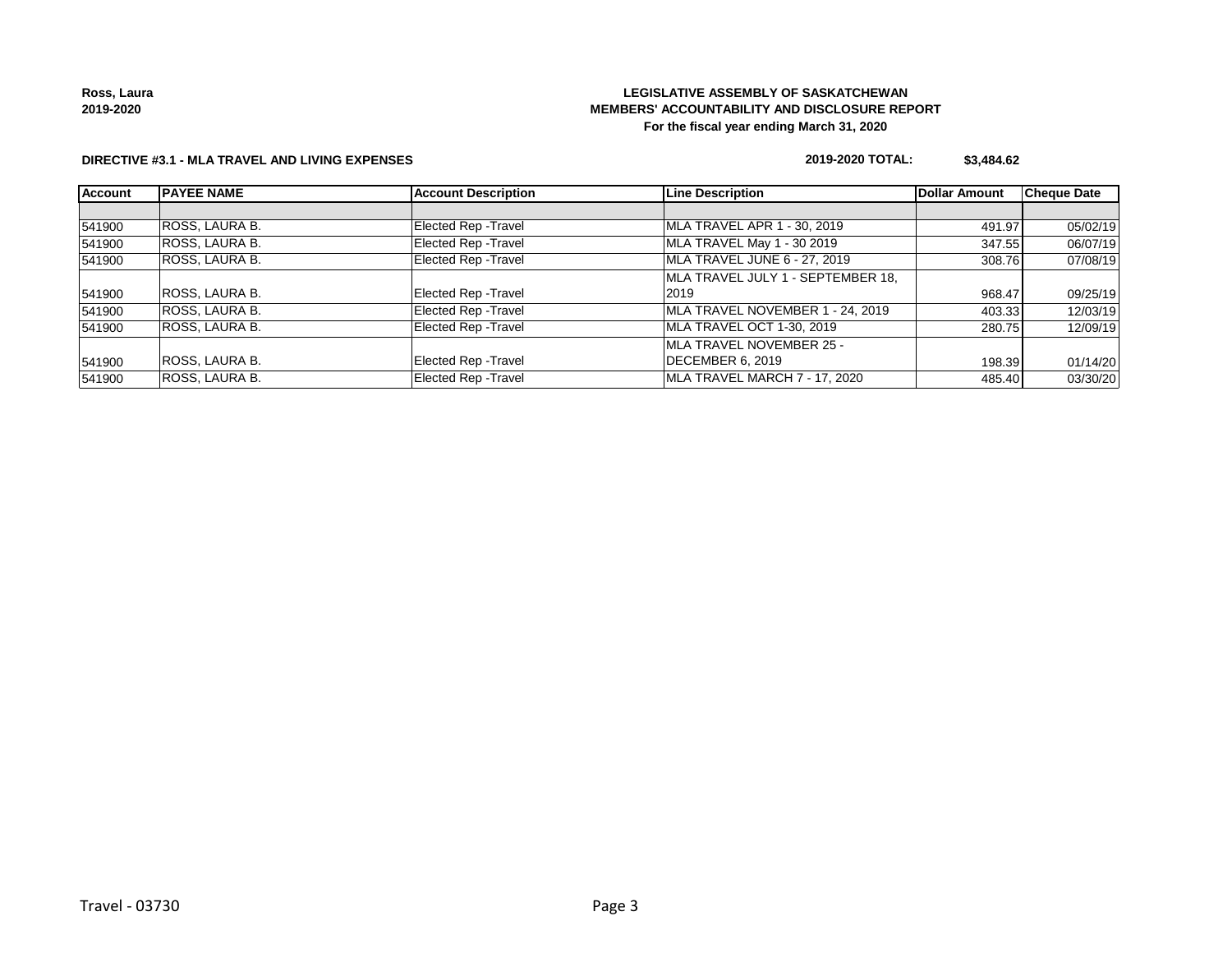| Ross, Laura |  |
|-------------|--|
| 2019-2020   |  |

# **LEGISLATIVE ASSEMBLY OF SASKATCHEWAN MEMBERS' ACCOUNTABILITY AND DISCLOSURE REPORT For the fiscal year ending March 31, 2020**

**2019-2020 TOTAL: \$56,773.25**

| <b>Account</b> | <b>PAYEE NAME</b>                                          | <b>Account Description</b>                                                 | <b>Line Description</b>       | <b>Dollar Amount</b> | <b>Cheque Date</b> |
|----------------|------------------------------------------------------------|----------------------------------------------------------------------------|-------------------------------|----------------------|--------------------|
|                |                                                            |                                                                            |                               |                      |                    |
| 521372         | ANDREA NORBERG PHOTOGRAPHY                                 | Photographer's Services                                                    | PHOTOGRAPHIC SERVICES         | 424.00               | 05/01/19           |
| 522000         | KIRBS VENTURES INC.                                        | Rent of Ground, Buildings and Other Space   APRIL 2019 MLA OFFICE RENT     |                               | 1,452.59             | 04/01/19           |
| 522000         | KIRBS VENTURES INC.                                        | Rent of Ground, Buildings and Other Space   MAY 2019 MLA OFFICE RENT       |                               | 1,452.59             | 04/12/19           |
| 522000         | KIRBS VENTURES INC.                                        | Rent of Ground, Buildings and Other Space                                  | JUNE 2019 MLA OFFICE RENT     | 1,452.59             | 05/15/19           |
| 522000         | KIRBS VENTURES INC.                                        | Rent of Ground, Buildings and Other Space                                  | JULY 2019 MLA OFFICE RENT     | 1,452.59             | 06/12/19           |
| 522000         | KIRBS VENTURES INC.                                        | Rent of Ground, Buildings and Other Space   AUGUST 2019 MLA OFFICE RENT    |                               | 1,452.59             | 07/18/19           |
| 522000         | KIRBS VENTURES INC.                                        | Rent of Ground, Buildings and Other Space   SEPTEMBER 2019 MLA OFFICE RENT |                               | 1,452.59             | 08/02/19           |
| 522000         | KIRBS VENTURES INC.                                        | Rent of Ground, Buildings and Other Space   OCTOBER 2019 MLA OFFICE RENT   |                               | 1,452.59             | 09/10/19           |
| 522000         | KIRBS VENTURES INC.                                        | Rent of Ground, Buildings and Other Space                                  | NOVEMBER 2019 MLA OFFICE RENT | 1,452.59             | 10/01/19           |
| 522000         | KIRBS VENTURES INC.                                        | Rent of Ground, Buildings and Other Space   DECEMBER 2019 MLA OFFICE RENT  |                               | 1,417.59             | 11/05/19           |
| 522000         | KIRBS VENTURES INC.                                        | Rent of Ground, Buildings and Other Space                                  | JANUARY 2020 MLA OFFICE RENT  | 1,452.59             | 12/03/19           |
| 522000         | KIRBS VENTURES INC.                                        | Rent of Ground, Buildings and Other Space   FEBURARY 2020 MLA OFFICE RENT  |                               | 1,452.59             | 01/02/20           |
| 522000         | KIRBS VENTURES INC.                                        | Rent of Ground, Buildings and Other Space                                  | MARCH 2020 MLA OFFICE RENT    | 1,452.59             | 02/07/20           |
| 522200         | <b>GOLD BUSINESS MACHINES LTD.</b>                         | <b>Rent of Photocopiers</b>                                                | <b>COPIER CHARGES</b>         | 63.73                | 05/01/19           |
| 522200         | GOLD BUSINESS MACHINES LTD.                                | Rent of Photocopiers                                                       | <b>COPIER CHARGES</b>         | 97.07                | 06/01/19           |
| 522200         | <b>GOLD BUSINESS MACHINES LTD.</b>                         | Rent of Photocopiers                                                       | <b>COPIER CHARGES</b>         | 81.07                | 07/01/19           |
| 522200         | GOLD BUSINESS MACHINES LTD.                                | Rent of Photocopiers                                                       | <b>COPIER CHARGES</b>         | 68.68                | 09/01/19           |
| 522200         | <b>GOLD BUSINESS MACHINES LTD.</b>                         | Rent of Photocopiers                                                       | <b>COPIER CHARGES</b>         | 92.78                | 09/01/19           |
| 522200         | <b>GOLD BUSINESS MACHINES LTD.</b>                         | Rent of Photocopiers                                                       | <b>COPIER CHARGES</b>         | 74.08                | 11/01/19           |
| 522200         | GOLD BUSINESS MACHINES LTD.                                | Rent of Photocopiers                                                       | <b>COPIER CHARGES</b>         | 68.85                | 12/01/19           |
| 522200         | <b>GOLD BUSINESS MACHINES LTD.</b>                         | Rent of Photocopiers                                                       | <b>COPIER CHARGES</b>         | 76.43                | 01/01/20           |
| 522200         | GOLD BUSINESS MACHINES LTD.                                | Rent of Photocopiers                                                       | <b>COPIER CHARGES</b>         | 86.78                | 02/01/20           |
| 522200         | GOLD BUSINESS MACHINES LTD.                                | Rent of Photocopiers                                                       | <b>COPIER CHARGES</b>         | 67.31                | 03/01/20           |
| 522200         | <b>GOLD BUSINESS MACHINES LTD.</b>                         | Rent of Photocopiers                                                       | <b>COPIER CHARGES</b>         | 66.45                | 03/01/20           |
| 522200         | MINISTER OF FINANCE-MINISTRY OF<br><b>CENTRAL SERVICES</b> | Rent of Photocopiers                                                       | PHOTOCOPIER SERVICE FEE       | 100.00               | 01/01/20           |

## **DIRECTIVE #4.1 - CONSTITUENCY SERVICE EXPENSES**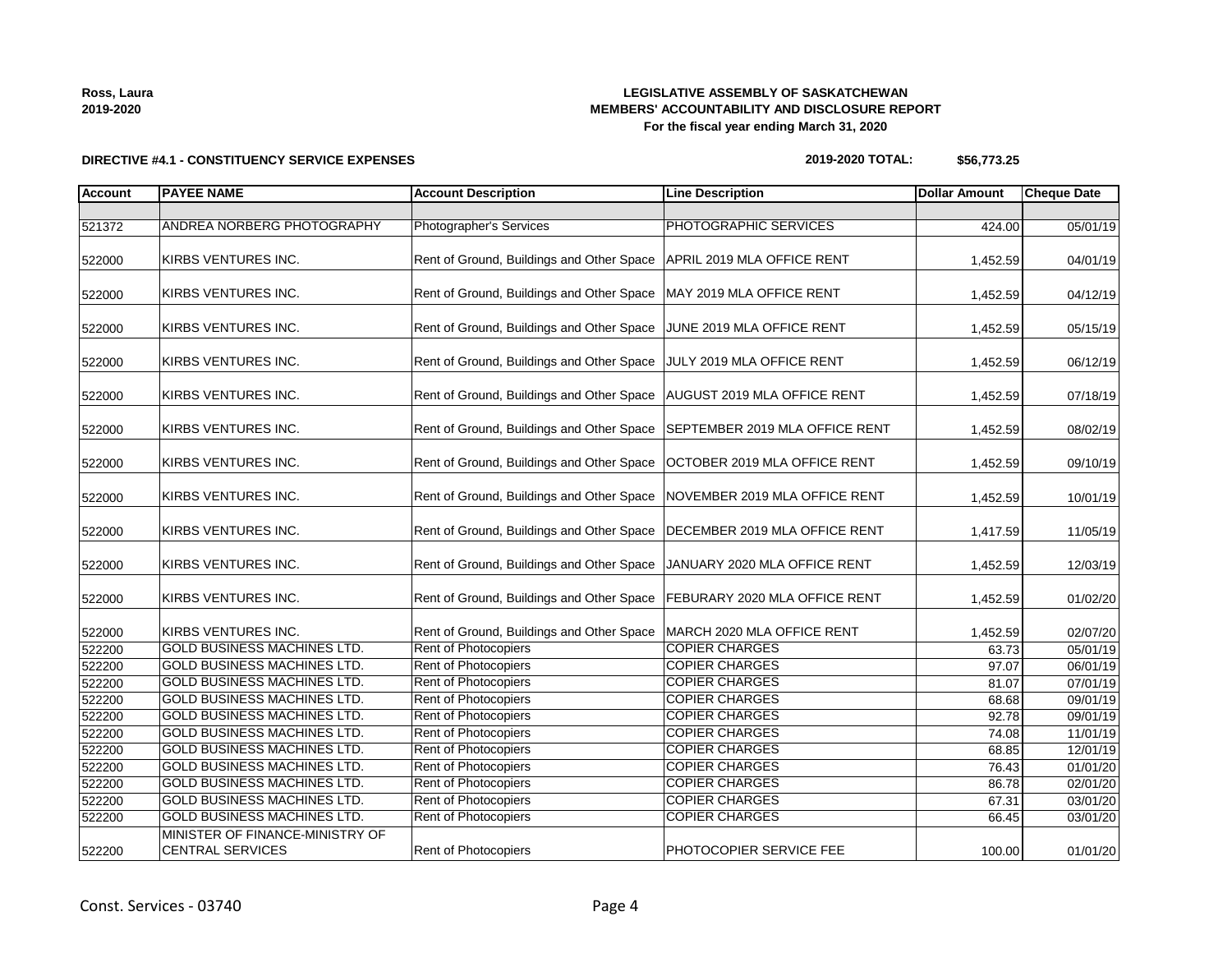| <b>GALON INSURANCE BROKERS</b><br><b>Insurance Premiums</b><br>POLICY #V800126334 2019<br>450.50<br>04/01/19<br>SASKENERGY INCORPORATED<br>Utilities - Electricity and Nat Gas<br>44277250294 APRIL 12, 2019<br>71.45<br>$\overline{05/01/19}$<br>Utilities - Electricity and Nat Gas<br>SASKENERGY INCORPORATED<br>44277250294 MAY 14, 2019<br>60.82<br>06/01/19<br>Utilities - Electricity and Nat Gas<br>SASKENERGY INCORPORATED<br>44277250294 JUNE 14, 2019<br>07/01/19<br>40.43<br>SASKENERGY INCORPORATED<br>Utilities - Electricity and Nat Gas<br>44277250294 JUL 15 2019<br>07/15/19<br>40.43<br>Utilities - Electricity and Nat Gas<br>09/01/19<br>SASKENERGY INCORPORATED<br>44277250294 AUGUST 15, 2019<br>40.43<br>Utilities - Electricity and Nat Gas<br>SASKENERGY INCORPORATED<br>44277250294 SEPTEMBER 16, 2019<br>09/16/19<br>40.43<br>SASKENERGY INCORPORATED<br>Utilities - Electricity and Nat Gas<br>44277250294 NOVEMBER 15, 2019<br>99.13<br>12/01/19<br>SASKENERGY INCORPORATED<br>Utilities - Electricity and Nat Gas<br>442 772 5029 4 OCT 15, 2019<br>12/01/19<br>56.49<br>Utilities - Electricity and Nat Gas<br>SASKENERGY INCORPORATED<br>44277250294 DECEMBER 13, 2019<br>01/01/20<br>111.48<br>Utilities - Electricity and Nat Gas<br>SASKENERGY INCORPORATED<br>44277250294 JANUARY 15, 2020<br>02/01/20<br>133.12<br>Utilities - Electricity and Nat Gas<br>SASKENERGY INCORPORATED<br>44277250294 FEBRUARY 13, 2020<br>03/01/20<br>141.15<br>Utilities - Electricity and Nat Gas<br>44277250294 MARCH 13, 2020<br>SASKENERGY INCORPORATED<br>03/13/20<br>105.92<br>SASKPOWER CORPORATION<br>Utilities - Electricity and Nat Gas<br>510004653125 APRIL 12, 2019<br>05/01/19<br>43.86<br>SASKPOWER CORPORATION<br>Utilities - Electricity and Nat Gas<br>510004653125 MAY 14, 2019<br>06/01/19<br>147.29<br>Utilities - Electricity and Nat Gas<br>SASKPOWER CORPORATION<br>510004653125 JUNE 14, 2019<br>143.22<br>07/01/19<br>SASKPOWER CORPORATION<br>Utilities - Electricity and Nat Gas<br>510004653125 JUL 15 2019<br>07/15/19<br>91.67<br>SASKPOWER CORPORATION<br>Utilities - Electricity and Nat Gas<br>510004653125 AUGUST 15, 2019<br>09/01/19<br>141.59<br>Utilities - Electricity and Nat Gas<br>SASKPOWER CORPORATION<br>510004653125 SEPTEMBER 16, 2019<br>09/16/19<br>145.00<br>Utilities - Electricity and Nat Gas<br>SASKPOWER CORPORATION<br>510004653125 NOVEMBER 15, 2019<br>12/01/19<br>102.41<br>Utilities - Electricity and Nat Gas<br>5100 0465 3125 OCT 15, 2019<br>12/01/19<br>SASKPOWER CORPORATION<br>2.47<br>SASKPOWER CORPORATION<br>Utilities - Electricity and Nat Gas<br>97.57<br>510004653125 DECEMBER 13, 2019<br>01/01/20<br>SASKPOWER CORPORATION<br>Utilities - Electricity and Nat Gas<br>02/01/20<br>510004653125 JANUARY 15, 2020<br>107.18<br>Utilities - Electricity and Nat Gas<br>SASKPOWER CORPORATION<br>510004653125 FEBRUARY 13, 2020<br>03/01/20<br>100.88<br>Utilities - Electricity and Nat Gas<br>SASKPOWER CORPORATION<br>510004653125 MARCH 13, 2020<br>99.27<br>03/13/20<br><b>POSTAGE</b><br><b>CANADA POST CORPORATION</b><br>Postal, Courier, Freight and Related<br>07/01/19<br>1,530.33<br><b>POSTAGE</b><br>CANADA POST CORPORATION<br>Postal, Courier, Freight and Related<br>09/01/19<br>1,192.57<br>MINISTER OF FINANCE-MINISTRY OF<br><b>CENTRAL SERVICES</b><br>Postal, Courier, Freight and Related<br>MAY 2019 MAIL SERVICES<br>06/14/19<br>1,243.85<br>MINISTER OF FINANCE-MINISTRY OF<br><b>CENTRAL SERVICES</b><br>Postal, Courier, Freight and Related<br><b>AUGUST 2019 MAIL SERVICES</b><br>1,201.65<br>09/13/19<br>MINISTER OF FINANCE-MINISTRY OF<br><b>CENTRAL SERVICES</b><br>Postal, Courier, Freight and Related<br>DECEMBER MAILOUTS<br>02/18/20<br>111.42<br>PRAIRIE ADVERTISING DISTRIBUTORS<br>Postal, Courier, Freight and Related<br><b>MAIL PREP</b><br>LTD.<br>06/01/19<br>270.25<br>PRAIRIE ADVERTISING DISTRIBUTORS<br><b>MAIL PREP</b><br>Postal, Courier, Freight and Related<br>LTD.<br>216.74<br>07/01/19<br>PRAIRIE ADVERTISING DISTRIBUTORS<br>Postal, Courier, Freight and Related<br><b>MAIL PREP</b><br>LTD.<br>262.10<br>09/01/19<br>PRAIRIE ADVERTISING DISTRIBUTORS<br>Postal, Courier, Freight and Related<br><b>MAIL PREP</b><br>LTD.<br>231.74<br>01/01/20<br>PRAIRIE ADVERTISING DISTRIBUTORS<br><b>MAIL PREP</b><br>LTD.<br>Postal, Courier, Freight and Related<br>525000<br>1,480.48<br>03/17/20<br>Postal, Courier, Freight and Related<br><b>POSTAGE</b><br>SASKATCHEWAN PARTY CAUCUS<br>09/01/19<br>34.41<br>BTS GROUP INC.<br><b>Support Services</b><br><b>TECHNOLOGY SERVICES</b><br>116.60 | <b>Account</b> | <b>PAYEE NAME</b> | <b>Account Description</b> | <b>Line Description</b> | <b>Dollar Amount</b> | <b>Cheque Date</b> |
|-----------------------------------------------------------------------------------------------------------------------------------------------------------------------------------------------------------------------------------------------------------------------------------------------------------------------------------------------------------------------------------------------------------------------------------------------------------------------------------------------------------------------------------------------------------------------------------------------------------------------------------------------------------------------------------------------------------------------------------------------------------------------------------------------------------------------------------------------------------------------------------------------------------------------------------------------------------------------------------------------------------------------------------------------------------------------------------------------------------------------------------------------------------------------------------------------------------------------------------------------------------------------------------------------------------------------------------------------------------------------------------------------------------------------------------------------------------------------------------------------------------------------------------------------------------------------------------------------------------------------------------------------------------------------------------------------------------------------------------------------------------------------------------------------------------------------------------------------------------------------------------------------------------------------------------------------------------------------------------------------------------------------------------------------------------------------------------------------------------------------------------------------------------------------------------------------------------------------------------------------------------------------------------------------------------------------------------------------------------------------------------------------------------------------------------------------------------------------------------------------------------------------------------------------------------------------------------------------------------------------------------------------------------------------------------------------------------------------------------------------------------------------------------------------------------------------------------------------------------------------------------------------------------------------------------------------------------------------------------------------------------------------------------------------------------------------------------------------------------------------------------------------------------------------------------------------------------------------------------------------------------------------------------------------------------------------------------------------------------------------------------------------------------------------------------------------------------------------------------------------------------------------------------------------------------------------------------------------------------------------------------------------------------------------------------------------------------------------------------------------------------------------------------------------------------------------------------------------------------------------------------------------------------------------------------------------------------------------------------------------------------------------------------------------------------------------------------------------------------------------------------------------------------------------------------------------------------------------------------------------------------------------------------------------------------------------------------------------------------------------------------------------------------------------------------------------------------------------------------------------------------------------------------------------------------------------------------------------------------------------------------------------------|----------------|-------------------|----------------------------|-------------------------|----------------------|--------------------|
|                                                                                                                                                                                                                                                                                                                                                                                                                                                                                                                                                                                                                                                                                                                                                                                                                                                                                                                                                                                                                                                                                                                                                                                                                                                                                                                                                                                                                                                                                                                                                                                                                                                                                                                                                                                                                                                                                                                                                                                                                                                                                                                                                                                                                                                                                                                                                                                                                                                                                                                                                                                                                                                                                                                                                                                                                                                                                                                                                                                                                                                                                                                                                                                                                                                                                                                                                                                                                                                                                                                                                                                                                                                                                                                                                                                                                                                                                                                                                                                                                                                                                                                                                                                                                                                                                                                                                                                                                                                                                                                                                                                                                                                     | 522500         |                   |                            |                         |                      |                    |
|                                                                                                                                                                                                                                                                                                                                                                                                                                                                                                                                                                                                                                                                                                                                                                                                                                                                                                                                                                                                                                                                                                                                                                                                                                                                                                                                                                                                                                                                                                                                                                                                                                                                                                                                                                                                                                                                                                                                                                                                                                                                                                                                                                                                                                                                                                                                                                                                                                                                                                                                                                                                                                                                                                                                                                                                                                                                                                                                                                                                                                                                                                                                                                                                                                                                                                                                                                                                                                                                                                                                                                                                                                                                                                                                                                                                                                                                                                                                                                                                                                                                                                                                                                                                                                                                                                                                                                                                                                                                                                                                                                                                                                                     | 522700         |                   |                            |                         |                      |                    |
|                                                                                                                                                                                                                                                                                                                                                                                                                                                                                                                                                                                                                                                                                                                                                                                                                                                                                                                                                                                                                                                                                                                                                                                                                                                                                                                                                                                                                                                                                                                                                                                                                                                                                                                                                                                                                                                                                                                                                                                                                                                                                                                                                                                                                                                                                                                                                                                                                                                                                                                                                                                                                                                                                                                                                                                                                                                                                                                                                                                                                                                                                                                                                                                                                                                                                                                                                                                                                                                                                                                                                                                                                                                                                                                                                                                                                                                                                                                                                                                                                                                                                                                                                                                                                                                                                                                                                                                                                                                                                                                                                                                                                                                     | 522700         |                   |                            |                         |                      |                    |
|                                                                                                                                                                                                                                                                                                                                                                                                                                                                                                                                                                                                                                                                                                                                                                                                                                                                                                                                                                                                                                                                                                                                                                                                                                                                                                                                                                                                                                                                                                                                                                                                                                                                                                                                                                                                                                                                                                                                                                                                                                                                                                                                                                                                                                                                                                                                                                                                                                                                                                                                                                                                                                                                                                                                                                                                                                                                                                                                                                                                                                                                                                                                                                                                                                                                                                                                                                                                                                                                                                                                                                                                                                                                                                                                                                                                                                                                                                                                                                                                                                                                                                                                                                                                                                                                                                                                                                                                                                                                                                                                                                                                                                                     | 522700         |                   |                            |                         |                      |                    |
|                                                                                                                                                                                                                                                                                                                                                                                                                                                                                                                                                                                                                                                                                                                                                                                                                                                                                                                                                                                                                                                                                                                                                                                                                                                                                                                                                                                                                                                                                                                                                                                                                                                                                                                                                                                                                                                                                                                                                                                                                                                                                                                                                                                                                                                                                                                                                                                                                                                                                                                                                                                                                                                                                                                                                                                                                                                                                                                                                                                                                                                                                                                                                                                                                                                                                                                                                                                                                                                                                                                                                                                                                                                                                                                                                                                                                                                                                                                                                                                                                                                                                                                                                                                                                                                                                                                                                                                                                                                                                                                                                                                                                                                     | 522700         |                   |                            |                         |                      |                    |
|                                                                                                                                                                                                                                                                                                                                                                                                                                                                                                                                                                                                                                                                                                                                                                                                                                                                                                                                                                                                                                                                                                                                                                                                                                                                                                                                                                                                                                                                                                                                                                                                                                                                                                                                                                                                                                                                                                                                                                                                                                                                                                                                                                                                                                                                                                                                                                                                                                                                                                                                                                                                                                                                                                                                                                                                                                                                                                                                                                                                                                                                                                                                                                                                                                                                                                                                                                                                                                                                                                                                                                                                                                                                                                                                                                                                                                                                                                                                                                                                                                                                                                                                                                                                                                                                                                                                                                                                                                                                                                                                                                                                                                                     | 522700         |                   |                            |                         |                      |                    |
|                                                                                                                                                                                                                                                                                                                                                                                                                                                                                                                                                                                                                                                                                                                                                                                                                                                                                                                                                                                                                                                                                                                                                                                                                                                                                                                                                                                                                                                                                                                                                                                                                                                                                                                                                                                                                                                                                                                                                                                                                                                                                                                                                                                                                                                                                                                                                                                                                                                                                                                                                                                                                                                                                                                                                                                                                                                                                                                                                                                                                                                                                                                                                                                                                                                                                                                                                                                                                                                                                                                                                                                                                                                                                                                                                                                                                                                                                                                                                                                                                                                                                                                                                                                                                                                                                                                                                                                                                                                                                                                                                                                                                                                     | 522700         |                   |                            |                         |                      |                    |
|                                                                                                                                                                                                                                                                                                                                                                                                                                                                                                                                                                                                                                                                                                                                                                                                                                                                                                                                                                                                                                                                                                                                                                                                                                                                                                                                                                                                                                                                                                                                                                                                                                                                                                                                                                                                                                                                                                                                                                                                                                                                                                                                                                                                                                                                                                                                                                                                                                                                                                                                                                                                                                                                                                                                                                                                                                                                                                                                                                                                                                                                                                                                                                                                                                                                                                                                                                                                                                                                                                                                                                                                                                                                                                                                                                                                                                                                                                                                                                                                                                                                                                                                                                                                                                                                                                                                                                                                                                                                                                                                                                                                                                                     | 522700         |                   |                            |                         |                      |                    |
|                                                                                                                                                                                                                                                                                                                                                                                                                                                                                                                                                                                                                                                                                                                                                                                                                                                                                                                                                                                                                                                                                                                                                                                                                                                                                                                                                                                                                                                                                                                                                                                                                                                                                                                                                                                                                                                                                                                                                                                                                                                                                                                                                                                                                                                                                                                                                                                                                                                                                                                                                                                                                                                                                                                                                                                                                                                                                                                                                                                                                                                                                                                                                                                                                                                                                                                                                                                                                                                                                                                                                                                                                                                                                                                                                                                                                                                                                                                                                                                                                                                                                                                                                                                                                                                                                                                                                                                                                                                                                                                                                                                                                                                     | 522700         |                   |                            |                         |                      |                    |
|                                                                                                                                                                                                                                                                                                                                                                                                                                                                                                                                                                                                                                                                                                                                                                                                                                                                                                                                                                                                                                                                                                                                                                                                                                                                                                                                                                                                                                                                                                                                                                                                                                                                                                                                                                                                                                                                                                                                                                                                                                                                                                                                                                                                                                                                                                                                                                                                                                                                                                                                                                                                                                                                                                                                                                                                                                                                                                                                                                                                                                                                                                                                                                                                                                                                                                                                                                                                                                                                                                                                                                                                                                                                                                                                                                                                                                                                                                                                                                                                                                                                                                                                                                                                                                                                                                                                                                                                                                                                                                                                                                                                                                                     | 522700         |                   |                            |                         |                      |                    |
|                                                                                                                                                                                                                                                                                                                                                                                                                                                                                                                                                                                                                                                                                                                                                                                                                                                                                                                                                                                                                                                                                                                                                                                                                                                                                                                                                                                                                                                                                                                                                                                                                                                                                                                                                                                                                                                                                                                                                                                                                                                                                                                                                                                                                                                                                                                                                                                                                                                                                                                                                                                                                                                                                                                                                                                                                                                                                                                                                                                                                                                                                                                                                                                                                                                                                                                                                                                                                                                                                                                                                                                                                                                                                                                                                                                                                                                                                                                                                                                                                                                                                                                                                                                                                                                                                                                                                                                                                                                                                                                                                                                                                                                     | 522700         |                   |                            |                         |                      |                    |
|                                                                                                                                                                                                                                                                                                                                                                                                                                                                                                                                                                                                                                                                                                                                                                                                                                                                                                                                                                                                                                                                                                                                                                                                                                                                                                                                                                                                                                                                                                                                                                                                                                                                                                                                                                                                                                                                                                                                                                                                                                                                                                                                                                                                                                                                                                                                                                                                                                                                                                                                                                                                                                                                                                                                                                                                                                                                                                                                                                                                                                                                                                                                                                                                                                                                                                                                                                                                                                                                                                                                                                                                                                                                                                                                                                                                                                                                                                                                                                                                                                                                                                                                                                                                                                                                                                                                                                                                                                                                                                                                                                                                                                                     | 522700         |                   |                            |                         |                      |                    |
|                                                                                                                                                                                                                                                                                                                                                                                                                                                                                                                                                                                                                                                                                                                                                                                                                                                                                                                                                                                                                                                                                                                                                                                                                                                                                                                                                                                                                                                                                                                                                                                                                                                                                                                                                                                                                                                                                                                                                                                                                                                                                                                                                                                                                                                                                                                                                                                                                                                                                                                                                                                                                                                                                                                                                                                                                                                                                                                                                                                                                                                                                                                                                                                                                                                                                                                                                                                                                                                                                                                                                                                                                                                                                                                                                                                                                                                                                                                                                                                                                                                                                                                                                                                                                                                                                                                                                                                                                                                                                                                                                                                                                                                     | 522700         |                   |                            |                         |                      |                    |
|                                                                                                                                                                                                                                                                                                                                                                                                                                                                                                                                                                                                                                                                                                                                                                                                                                                                                                                                                                                                                                                                                                                                                                                                                                                                                                                                                                                                                                                                                                                                                                                                                                                                                                                                                                                                                                                                                                                                                                                                                                                                                                                                                                                                                                                                                                                                                                                                                                                                                                                                                                                                                                                                                                                                                                                                                                                                                                                                                                                                                                                                                                                                                                                                                                                                                                                                                                                                                                                                                                                                                                                                                                                                                                                                                                                                                                                                                                                                                                                                                                                                                                                                                                                                                                                                                                                                                                                                                                                                                                                                                                                                                                                     | 522700         |                   |                            |                         |                      |                    |
|                                                                                                                                                                                                                                                                                                                                                                                                                                                                                                                                                                                                                                                                                                                                                                                                                                                                                                                                                                                                                                                                                                                                                                                                                                                                                                                                                                                                                                                                                                                                                                                                                                                                                                                                                                                                                                                                                                                                                                                                                                                                                                                                                                                                                                                                                                                                                                                                                                                                                                                                                                                                                                                                                                                                                                                                                                                                                                                                                                                                                                                                                                                                                                                                                                                                                                                                                                                                                                                                                                                                                                                                                                                                                                                                                                                                                                                                                                                                                                                                                                                                                                                                                                                                                                                                                                                                                                                                                                                                                                                                                                                                                                                     | 522700         |                   |                            |                         |                      |                    |
|                                                                                                                                                                                                                                                                                                                                                                                                                                                                                                                                                                                                                                                                                                                                                                                                                                                                                                                                                                                                                                                                                                                                                                                                                                                                                                                                                                                                                                                                                                                                                                                                                                                                                                                                                                                                                                                                                                                                                                                                                                                                                                                                                                                                                                                                                                                                                                                                                                                                                                                                                                                                                                                                                                                                                                                                                                                                                                                                                                                                                                                                                                                                                                                                                                                                                                                                                                                                                                                                                                                                                                                                                                                                                                                                                                                                                                                                                                                                                                                                                                                                                                                                                                                                                                                                                                                                                                                                                                                                                                                                                                                                                                                     | 522700         |                   |                            |                         |                      |                    |
|                                                                                                                                                                                                                                                                                                                                                                                                                                                                                                                                                                                                                                                                                                                                                                                                                                                                                                                                                                                                                                                                                                                                                                                                                                                                                                                                                                                                                                                                                                                                                                                                                                                                                                                                                                                                                                                                                                                                                                                                                                                                                                                                                                                                                                                                                                                                                                                                                                                                                                                                                                                                                                                                                                                                                                                                                                                                                                                                                                                                                                                                                                                                                                                                                                                                                                                                                                                                                                                                                                                                                                                                                                                                                                                                                                                                                                                                                                                                                                                                                                                                                                                                                                                                                                                                                                                                                                                                                                                                                                                                                                                                                                                     | 522700         |                   |                            |                         |                      |                    |
|                                                                                                                                                                                                                                                                                                                                                                                                                                                                                                                                                                                                                                                                                                                                                                                                                                                                                                                                                                                                                                                                                                                                                                                                                                                                                                                                                                                                                                                                                                                                                                                                                                                                                                                                                                                                                                                                                                                                                                                                                                                                                                                                                                                                                                                                                                                                                                                                                                                                                                                                                                                                                                                                                                                                                                                                                                                                                                                                                                                                                                                                                                                                                                                                                                                                                                                                                                                                                                                                                                                                                                                                                                                                                                                                                                                                                                                                                                                                                                                                                                                                                                                                                                                                                                                                                                                                                                                                                                                                                                                                                                                                                                                     | 522700         |                   |                            |                         |                      |                    |
|                                                                                                                                                                                                                                                                                                                                                                                                                                                                                                                                                                                                                                                                                                                                                                                                                                                                                                                                                                                                                                                                                                                                                                                                                                                                                                                                                                                                                                                                                                                                                                                                                                                                                                                                                                                                                                                                                                                                                                                                                                                                                                                                                                                                                                                                                                                                                                                                                                                                                                                                                                                                                                                                                                                                                                                                                                                                                                                                                                                                                                                                                                                                                                                                                                                                                                                                                                                                                                                                                                                                                                                                                                                                                                                                                                                                                                                                                                                                                                                                                                                                                                                                                                                                                                                                                                                                                                                                                                                                                                                                                                                                                                                     | 522700         |                   |                            |                         |                      |                    |
|                                                                                                                                                                                                                                                                                                                                                                                                                                                                                                                                                                                                                                                                                                                                                                                                                                                                                                                                                                                                                                                                                                                                                                                                                                                                                                                                                                                                                                                                                                                                                                                                                                                                                                                                                                                                                                                                                                                                                                                                                                                                                                                                                                                                                                                                                                                                                                                                                                                                                                                                                                                                                                                                                                                                                                                                                                                                                                                                                                                                                                                                                                                                                                                                                                                                                                                                                                                                                                                                                                                                                                                                                                                                                                                                                                                                                                                                                                                                                                                                                                                                                                                                                                                                                                                                                                                                                                                                                                                                                                                                                                                                                                                     | 522700         |                   |                            |                         |                      |                    |
|                                                                                                                                                                                                                                                                                                                                                                                                                                                                                                                                                                                                                                                                                                                                                                                                                                                                                                                                                                                                                                                                                                                                                                                                                                                                                                                                                                                                                                                                                                                                                                                                                                                                                                                                                                                                                                                                                                                                                                                                                                                                                                                                                                                                                                                                                                                                                                                                                                                                                                                                                                                                                                                                                                                                                                                                                                                                                                                                                                                                                                                                                                                                                                                                                                                                                                                                                                                                                                                                                                                                                                                                                                                                                                                                                                                                                                                                                                                                                                                                                                                                                                                                                                                                                                                                                                                                                                                                                                                                                                                                                                                                                                                     | 522700         |                   |                            |                         |                      |                    |
|                                                                                                                                                                                                                                                                                                                                                                                                                                                                                                                                                                                                                                                                                                                                                                                                                                                                                                                                                                                                                                                                                                                                                                                                                                                                                                                                                                                                                                                                                                                                                                                                                                                                                                                                                                                                                                                                                                                                                                                                                                                                                                                                                                                                                                                                                                                                                                                                                                                                                                                                                                                                                                                                                                                                                                                                                                                                                                                                                                                                                                                                                                                                                                                                                                                                                                                                                                                                                                                                                                                                                                                                                                                                                                                                                                                                                                                                                                                                                                                                                                                                                                                                                                                                                                                                                                                                                                                                                                                                                                                                                                                                                                                     | 522700         |                   |                            |                         |                      |                    |
|                                                                                                                                                                                                                                                                                                                                                                                                                                                                                                                                                                                                                                                                                                                                                                                                                                                                                                                                                                                                                                                                                                                                                                                                                                                                                                                                                                                                                                                                                                                                                                                                                                                                                                                                                                                                                                                                                                                                                                                                                                                                                                                                                                                                                                                                                                                                                                                                                                                                                                                                                                                                                                                                                                                                                                                                                                                                                                                                                                                                                                                                                                                                                                                                                                                                                                                                                                                                                                                                                                                                                                                                                                                                                                                                                                                                                                                                                                                                                                                                                                                                                                                                                                                                                                                                                                                                                                                                                                                                                                                                                                                                                                                     | 522700         |                   |                            |                         |                      |                    |
|                                                                                                                                                                                                                                                                                                                                                                                                                                                                                                                                                                                                                                                                                                                                                                                                                                                                                                                                                                                                                                                                                                                                                                                                                                                                                                                                                                                                                                                                                                                                                                                                                                                                                                                                                                                                                                                                                                                                                                                                                                                                                                                                                                                                                                                                                                                                                                                                                                                                                                                                                                                                                                                                                                                                                                                                                                                                                                                                                                                                                                                                                                                                                                                                                                                                                                                                                                                                                                                                                                                                                                                                                                                                                                                                                                                                                                                                                                                                                                                                                                                                                                                                                                                                                                                                                                                                                                                                                                                                                                                                                                                                                                                     | 522700         |                   |                            |                         |                      |                    |
|                                                                                                                                                                                                                                                                                                                                                                                                                                                                                                                                                                                                                                                                                                                                                                                                                                                                                                                                                                                                                                                                                                                                                                                                                                                                                                                                                                                                                                                                                                                                                                                                                                                                                                                                                                                                                                                                                                                                                                                                                                                                                                                                                                                                                                                                                                                                                                                                                                                                                                                                                                                                                                                                                                                                                                                                                                                                                                                                                                                                                                                                                                                                                                                                                                                                                                                                                                                                                                                                                                                                                                                                                                                                                                                                                                                                                                                                                                                                                                                                                                                                                                                                                                                                                                                                                                                                                                                                                                                                                                                                                                                                                                                     | 522700         |                   |                            |                         |                      |                    |
|                                                                                                                                                                                                                                                                                                                                                                                                                                                                                                                                                                                                                                                                                                                                                                                                                                                                                                                                                                                                                                                                                                                                                                                                                                                                                                                                                                                                                                                                                                                                                                                                                                                                                                                                                                                                                                                                                                                                                                                                                                                                                                                                                                                                                                                                                                                                                                                                                                                                                                                                                                                                                                                                                                                                                                                                                                                                                                                                                                                                                                                                                                                                                                                                                                                                                                                                                                                                                                                                                                                                                                                                                                                                                                                                                                                                                                                                                                                                                                                                                                                                                                                                                                                                                                                                                                                                                                                                                                                                                                                                                                                                                                                     | 525000         |                   |                            |                         |                      |                    |
|                                                                                                                                                                                                                                                                                                                                                                                                                                                                                                                                                                                                                                                                                                                                                                                                                                                                                                                                                                                                                                                                                                                                                                                                                                                                                                                                                                                                                                                                                                                                                                                                                                                                                                                                                                                                                                                                                                                                                                                                                                                                                                                                                                                                                                                                                                                                                                                                                                                                                                                                                                                                                                                                                                                                                                                                                                                                                                                                                                                                                                                                                                                                                                                                                                                                                                                                                                                                                                                                                                                                                                                                                                                                                                                                                                                                                                                                                                                                                                                                                                                                                                                                                                                                                                                                                                                                                                                                                                                                                                                                                                                                                                                     | 525000         |                   |                            |                         |                      |                    |
|                                                                                                                                                                                                                                                                                                                                                                                                                                                                                                                                                                                                                                                                                                                                                                                                                                                                                                                                                                                                                                                                                                                                                                                                                                                                                                                                                                                                                                                                                                                                                                                                                                                                                                                                                                                                                                                                                                                                                                                                                                                                                                                                                                                                                                                                                                                                                                                                                                                                                                                                                                                                                                                                                                                                                                                                                                                                                                                                                                                                                                                                                                                                                                                                                                                                                                                                                                                                                                                                                                                                                                                                                                                                                                                                                                                                                                                                                                                                                                                                                                                                                                                                                                                                                                                                                                                                                                                                                                                                                                                                                                                                                                                     |                |                   |                            |                         |                      |                    |
|                                                                                                                                                                                                                                                                                                                                                                                                                                                                                                                                                                                                                                                                                                                                                                                                                                                                                                                                                                                                                                                                                                                                                                                                                                                                                                                                                                                                                                                                                                                                                                                                                                                                                                                                                                                                                                                                                                                                                                                                                                                                                                                                                                                                                                                                                                                                                                                                                                                                                                                                                                                                                                                                                                                                                                                                                                                                                                                                                                                                                                                                                                                                                                                                                                                                                                                                                                                                                                                                                                                                                                                                                                                                                                                                                                                                                                                                                                                                                                                                                                                                                                                                                                                                                                                                                                                                                                                                                                                                                                                                                                                                                                                     | 525000         |                   |                            |                         |                      |                    |
|                                                                                                                                                                                                                                                                                                                                                                                                                                                                                                                                                                                                                                                                                                                                                                                                                                                                                                                                                                                                                                                                                                                                                                                                                                                                                                                                                                                                                                                                                                                                                                                                                                                                                                                                                                                                                                                                                                                                                                                                                                                                                                                                                                                                                                                                                                                                                                                                                                                                                                                                                                                                                                                                                                                                                                                                                                                                                                                                                                                                                                                                                                                                                                                                                                                                                                                                                                                                                                                                                                                                                                                                                                                                                                                                                                                                                                                                                                                                                                                                                                                                                                                                                                                                                                                                                                                                                                                                                                                                                                                                                                                                                                                     |                |                   |                            |                         |                      |                    |
|                                                                                                                                                                                                                                                                                                                                                                                                                                                                                                                                                                                                                                                                                                                                                                                                                                                                                                                                                                                                                                                                                                                                                                                                                                                                                                                                                                                                                                                                                                                                                                                                                                                                                                                                                                                                                                                                                                                                                                                                                                                                                                                                                                                                                                                                                                                                                                                                                                                                                                                                                                                                                                                                                                                                                                                                                                                                                                                                                                                                                                                                                                                                                                                                                                                                                                                                                                                                                                                                                                                                                                                                                                                                                                                                                                                                                                                                                                                                                                                                                                                                                                                                                                                                                                                                                                                                                                                                                                                                                                                                                                                                                                                     | 525000         |                   |                            |                         |                      |                    |
|                                                                                                                                                                                                                                                                                                                                                                                                                                                                                                                                                                                                                                                                                                                                                                                                                                                                                                                                                                                                                                                                                                                                                                                                                                                                                                                                                                                                                                                                                                                                                                                                                                                                                                                                                                                                                                                                                                                                                                                                                                                                                                                                                                                                                                                                                                                                                                                                                                                                                                                                                                                                                                                                                                                                                                                                                                                                                                                                                                                                                                                                                                                                                                                                                                                                                                                                                                                                                                                                                                                                                                                                                                                                                                                                                                                                                                                                                                                                                                                                                                                                                                                                                                                                                                                                                                                                                                                                                                                                                                                                                                                                                                                     |                |                   |                            |                         |                      |                    |
|                                                                                                                                                                                                                                                                                                                                                                                                                                                                                                                                                                                                                                                                                                                                                                                                                                                                                                                                                                                                                                                                                                                                                                                                                                                                                                                                                                                                                                                                                                                                                                                                                                                                                                                                                                                                                                                                                                                                                                                                                                                                                                                                                                                                                                                                                                                                                                                                                                                                                                                                                                                                                                                                                                                                                                                                                                                                                                                                                                                                                                                                                                                                                                                                                                                                                                                                                                                                                                                                                                                                                                                                                                                                                                                                                                                                                                                                                                                                                                                                                                                                                                                                                                                                                                                                                                                                                                                                                                                                                                                                                                                                                                                     | 525000         |                   |                            |                         |                      |                    |
|                                                                                                                                                                                                                                                                                                                                                                                                                                                                                                                                                                                                                                                                                                                                                                                                                                                                                                                                                                                                                                                                                                                                                                                                                                                                                                                                                                                                                                                                                                                                                                                                                                                                                                                                                                                                                                                                                                                                                                                                                                                                                                                                                                                                                                                                                                                                                                                                                                                                                                                                                                                                                                                                                                                                                                                                                                                                                                                                                                                                                                                                                                                                                                                                                                                                                                                                                                                                                                                                                                                                                                                                                                                                                                                                                                                                                                                                                                                                                                                                                                                                                                                                                                                                                                                                                                                                                                                                                                                                                                                                                                                                                                                     |                |                   |                            |                         |                      |                    |
|                                                                                                                                                                                                                                                                                                                                                                                                                                                                                                                                                                                                                                                                                                                                                                                                                                                                                                                                                                                                                                                                                                                                                                                                                                                                                                                                                                                                                                                                                                                                                                                                                                                                                                                                                                                                                                                                                                                                                                                                                                                                                                                                                                                                                                                                                                                                                                                                                                                                                                                                                                                                                                                                                                                                                                                                                                                                                                                                                                                                                                                                                                                                                                                                                                                                                                                                                                                                                                                                                                                                                                                                                                                                                                                                                                                                                                                                                                                                                                                                                                                                                                                                                                                                                                                                                                                                                                                                                                                                                                                                                                                                                                                     | 525000         |                   |                            |                         |                      |                    |
|                                                                                                                                                                                                                                                                                                                                                                                                                                                                                                                                                                                                                                                                                                                                                                                                                                                                                                                                                                                                                                                                                                                                                                                                                                                                                                                                                                                                                                                                                                                                                                                                                                                                                                                                                                                                                                                                                                                                                                                                                                                                                                                                                                                                                                                                                                                                                                                                                                                                                                                                                                                                                                                                                                                                                                                                                                                                                                                                                                                                                                                                                                                                                                                                                                                                                                                                                                                                                                                                                                                                                                                                                                                                                                                                                                                                                                                                                                                                                                                                                                                                                                                                                                                                                                                                                                                                                                                                                                                                                                                                                                                                                                                     |                |                   |                            |                         |                      |                    |
|                                                                                                                                                                                                                                                                                                                                                                                                                                                                                                                                                                                                                                                                                                                                                                                                                                                                                                                                                                                                                                                                                                                                                                                                                                                                                                                                                                                                                                                                                                                                                                                                                                                                                                                                                                                                                                                                                                                                                                                                                                                                                                                                                                                                                                                                                                                                                                                                                                                                                                                                                                                                                                                                                                                                                                                                                                                                                                                                                                                                                                                                                                                                                                                                                                                                                                                                                                                                                                                                                                                                                                                                                                                                                                                                                                                                                                                                                                                                                                                                                                                                                                                                                                                                                                                                                                                                                                                                                                                                                                                                                                                                                                                     | 525000         |                   |                            |                         |                      |                    |
|                                                                                                                                                                                                                                                                                                                                                                                                                                                                                                                                                                                                                                                                                                                                                                                                                                                                                                                                                                                                                                                                                                                                                                                                                                                                                                                                                                                                                                                                                                                                                                                                                                                                                                                                                                                                                                                                                                                                                                                                                                                                                                                                                                                                                                                                                                                                                                                                                                                                                                                                                                                                                                                                                                                                                                                                                                                                                                                                                                                                                                                                                                                                                                                                                                                                                                                                                                                                                                                                                                                                                                                                                                                                                                                                                                                                                                                                                                                                                                                                                                                                                                                                                                                                                                                                                                                                                                                                                                                                                                                                                                                                                                                     |                |                   |                            |                         |                      |                    |
|                                                                                                                                                                                                                                                                                                                                                                                                                                                                                                                                                                                                                                                                                                                                                                                                                                                                                                                                                                                                                                                                                                                                                                                                                                                                                                                                                                                                                                                                                                                                                                                                                                                                                                                                                                                                                                                                                                                                                                                                                                                                                                                                                                                                                                                                                                                                                                                                                                                                                                                                                                                                                                                                                                                                                                                                                                                                                                                                                                                                                                                                                                                                                                                                                                                                                                                                                                                                                                                                                                                                                                                                                                                                                                                                                                                                                                                                                                                                                                                                                                                                                                                                                                                                                                                                                                                                                                                                                                                                                                                                                                                                                                                     | 525000         |                   |                            |                         |                      |                    |
|                                                                                                                                                                                                                                                                                                                                                                                                                                                                                                                                                                                                                                                                                                                                                                                                                                                                                                                                                                                                                                                                                                                                                                                                                                                                                                                                                                                                                                                                                                                                                                                                                                                                                                                                                                                                                                                                                                                                                                                                                                                                                                                                                                                                                                                                                                                                                                                                                                                                                                                                                                                                                                                                                                                                                                                                                                                                                                                                                                                                                                                                                                                                                                                                                                                                                                                                                                                                                                                                                                                                                                                                                                                                                                                                                                                                                                                                                                                                                                                                                                                                                                                                                                                                                                                                                                                                                                                                                                                                                                                                                                                                                                                     |                |                   |                            |                         |                      |                    |
|                                                                                                                                                                                                                                                                                                                                                                                                                                                                                                                                                                                                                                                                                                                                                                                                                                                                                                                                                                                                                                                                                                                                                                                                                                                                                                                                                                                                                                                                                                                                                                                                                                                                                                                                                                                                                                                                                                                                                                                                                                                                                                                                                                                                                                                                                                                                                                                                                                                                                                                                                                                                                                                                                                                                                                                                                                                                                                                                                                                                                                                                                                                                                                                                                                                                                                                                                                                                                                                                                                                                                                                                                                                                                                                                                                                                                                                                                                                                                                                                                                                                                                                                                                                                                                                                                                                                                                                                                                                                                                                                                                                                                                                     | 525000         |                   |                            |                         |                      |                    |
|                                                                                                                                                                                                                                                                                                                                                                                                                                                                                                                                                                                                                                                                                                                                                                                                                                                                                                                                                                                                                                                                                                                                                                                                                                                                                                                                                                                                                                                                                                                                                                                                                                                                                                                                                                                                                                                                                                                                                                                                                                                                                                                                                                                                                                                                                                                                                                                                                                                                                                                                                                                                                                                                                                                                                                                                                                                                                                                                                                                                                                                                                                                                                                                                                                                                                                                                                                                                                                                                                                                                                                                                                                                                                                                                                                                                                                                                                                                                                                                                                                                                                                                                                                                                                                                                                                                                                                                                                                                                                                                                                                                                                                                     |                |                   |                            |                         |                      |                    |
|                                                                                                                                                                                                                                                                                                                                                                                                                                                                                                                                                                                                                                                                                                                                                                                                                                                                                                                                                                                                                                                                                                                                                                                                                                                                                                                                                                                                                                                                                                                                                                                                                                                                                                                                                                                                                                                                                                                                                                                                                                                                                                                                                                                                                                                                                                                                                                                                                                                                                                                                                                                                                                                                                                                                                                                                                                                                                                                                                                                                                                                                                                                                                                                                                                                                                                                                                                                                                                                                                                                                                                                                                                                                                                                                                                                                                                                                                                                                                                                                                                                                                                                                                                                                                                                                                                                                                                                                                                                                                                                                                                                                                                                     |                |                   |                            |                         |                      |                    |
|                                                                                                                                                                                                                                                                                                                                                                                                                                                                                                                                                                                                                                                                                                                                                                                                                                                                                                                                                                                                                                                                                                                                                                                                                                                                                                                                                                                                                                                                                                                                                                                                                                                                                                                                                                                                                                                                                                                                                                                                                                                                                                                                                                                                                                                                                                                                                                                                                                                                                                                                                                                                                                                                                                                                                                                                                                                                                                                                                                                                                                                                                                                                                                                                                                                                                                                                                                                                                                                                                                                                                                                                                                                                                                                                                                                                                                                                                                                                                                                                                                                                                                                                                                                                                                                                                                                                                                                                                                                                                                                                                                                                                                                     | 525000         |                   |                            |                         |                      |                    |
|                                                                                                                                                                                                                                                                                                                                                                                                                                                                                                                                                                                                                                                                                                                                                                                                                                                                                                                                                                                                                                                                                                                                                                                                                                                                                                                                                                                                                                                                                                                                                                                                                                                                                                                                                                                                                                                                                                                                                                                                                                                                                                                                                                                                                                                                                                                                                                                                                                                                                                                                                                                                                                                                                                                                                                                                                                                                                                                                                                                                                                                                                                                                                                                                                                                                                                                                                                                                                                                                                                                                                                                                                                                                                                                                                                                                                                                                                                                                                                                                                                                                                                                                                                                                                                                                                                                                                                                                                                                                                                                                                                                                                                                     | 528000         |                   |                            |                         |                      | 12/01/19           |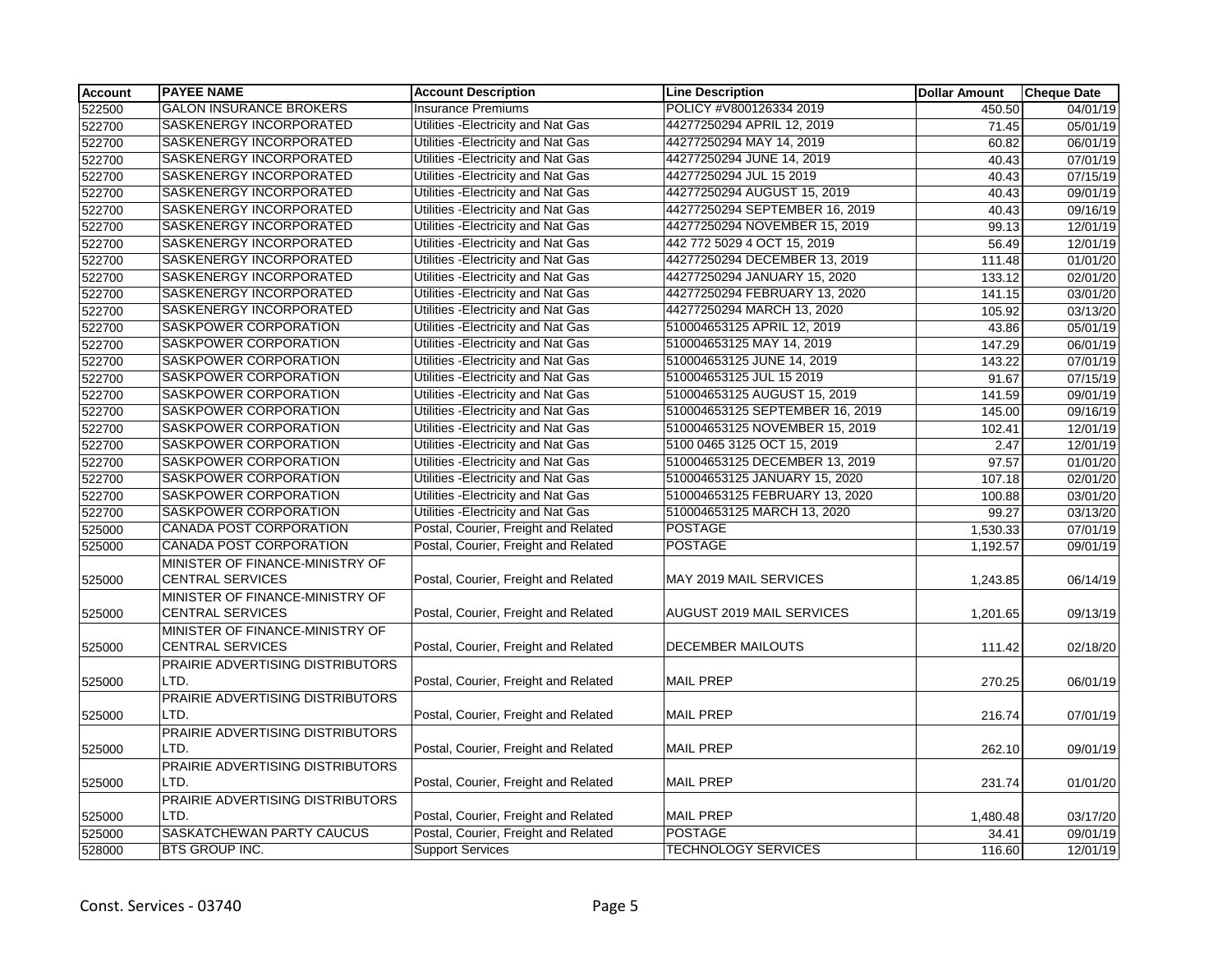| <b>Account</b> | <b>PAYEE NAME</b>                  | <b>Account Description</b>              | <b>Line Description</b>               | <b>Dollar Amount</b> | <b>Cheque Date</b> |
|----------------|------------------------------------|-----------------------------------------|---------------------------------------|----------------------|--------------------|
| 529000         | <b>CROWN SHRED &amp; RECYCLING</b> | <b>General Contractual Services</b>     | <b>SHREDDING SERVICES</b>             | 33.90                | 03/04/20           |
| 529000         | PRAIRIE SHINE CLEANING SERVICES    | <b>General Contractual Services</b>     | <b>OFFICE CLEANING</b>                | 159.00               | 03/03/20           |
| 529200         | ZAZULA, KELLY                      | <b>Professional Development</b>         | <b>TUITION</b>                        | 1,730.00             | 06/01/19           |
| 529200         | ZAZULA, KELLY                      | <b>Professional Development</b>         | <b>TUITION</b>                        | 1,864.00             | 08/08/19           |
| 529200         | ZAZULA, KELLY                      | <b>Professional Development</b>         | <b>UNIVERSITY TUITION</b>             | 1,864.00             | 01/09/20           |
| 529201         | ZAZULA, KELLY                      | <b>Tuition and Book Reimbursement</b>   | <b>TEXTBOOKS</b>                      | 136.45               | 07/15/19           |
| 529201         | ZAZULA, KELLY                      | Tuition and Book Reimbursement          | <b>TEXTBOOKS</b>                      | 185.55               | 09/01/19           |
| 529201         | ZAZULA, KELLY                      | Tuition and Book Reimbursement          | <b>TEXTBOOKS</b>                      | 223.02               | 02/07/20           |
| 530000         | PATTISON OUTDOOR ADVERTISING LP    | <b>Communications Development Costs</b> | <b>ADVERTISING PRODUCTION</b>         | 233.20               | 07/01/19           |
| 530000         | PATTISON OUTDOOR ADVERTISING LP    | <b>Communications Development Costs</b> | ADVERTISING PRODUCTION                | 233.20               | 12/01/19           |
| 530300         | <b>MARU GROUP CANADA INC.</b>      | Primary Research/Focus group            | Ad Hoc Research                       | 632.98               | 05/01/19           |
| 530300         | MARU GROUP CANADA INC.             | Primary Research/Focus group            | Ad Hoc Research                       | 632.98               | 08/01/19           |
| 530300         | MARU GROUP CANADA INC.             | Primary Research/Focus group            | AD HOC RESEARCH                       | 661.11               | 11/01/19           |
| 530300         | MARU GROUP CANADA INC.             | Primary Research/Focus group            | Ad Hoc Research                       | 661.11               | 03/01/20           |
| 530500         | PATTISON OUTDOOR ADVERTISING LP    | Media Placement                         | <b>ADVERTISING</b>                    | 1,200.00             | 07/01/19           |
| 530500         | PATTISON OUTDOOR ADVERTISING LP    | Media Placement                         | <b>ADVERTISING</b>                    | 1,200.00             | 07/01/19           |
| 530500         | PATTISON OUTDOOR ADVERTISING LP    | Media Placement                         | <b>ADVERTISING</b>                    | 1,200.00             | 12/01/19           |
|                | PRAIRIE VIEW COMMUNITY             |                                         |                                       |                      |                    |
| 530500         | <b>ASSOCIATION</b>                 | Media Placement                         | <b>ADVERTISING</b>                    | 25.00                | 09/03/19           |
| 530800         | <b>WESTERN LITHO PRINTERS LTD.</b> | Publications                            | <b>NEWSLETTER</b>                     | 1,256.26             | 07/01/19           |
| 530800         | <b>WESTERN LITHO PRINTERS LTD.</b> | Publications                            | <b>NEWSLETTER</b>                     | 1,873.60             | 07/01/19           |
| 530800         | WESTERN LITHO PRINTERS LTD.        | Publications                            | <b>NEWSLETTER</b>                     | 1,268.68             | 11/01/19           |
| 530800         | <b>WESTERN LITHO PRINTERS LTD.</b> | Publications                            | <b>NEWSLETTER</b>                     | 1,386.00             | 01/01/20           |
| 530800         | WESTERN LITHO PRINTERS LTD.        | <b>Publications</b>                     | <b>NEWSLETTER</b>                     | 1,873.60             | 03/24/20           |
| 530900         | <b>WASCANA FLOWER SHOPPE</b>       | Promotional Items                       | FLORAL ARRANGEMENT - NO GST           | 66.50                | 06/01/19           |
| 530900         | <b>WASCANA FLOWER SHOPPE</b>       | Promotional Items                       | FLORAL ARRANGEMENT - NO GST           | 66.50                | 06/01/19           |
| 530900         | <b>WASCANA FLOWER SHOPPE</b>       | <b>Promotional Items</b>                | <b>FLORAL ARRANGEMENT</b>             | 77.91                | 09/01/19           |
| 530900         | WASCANA FLOWER SHOPPE              | <b>Promotional Items</b>                | FLORAL ARRANGEMENT - NO GST           | 49.15                | 09/01/19           |
| 530900         | <b>WASCANA FLOWER SHOPPE</b>       | Promotional Items                       | <b>FLORAL ARRANGEMENT</b>             | 77.91                | 09/06/19           |
| 530900         | <b>WASCANA FLOWER SHOPPE</b>       | Promotional Items                       | FLORAL ARRANGEMENT - NO GST           | 99.30                | 03/01/20           |
| 530900         | ZAZULA, KELLY                      | Promotional Items                       | <b>GREETING CARDS</b>                 | 36.91                | 02/07/20           |
| 531200         | ROSS, LAURA B.                     | Events                                  | <b>REIMB: PARADE ENTRY</b>            | 131.25               | 07/01/19           |
| 542000         | ZAZULA, KELLY                      | Travel                                  | C.A. TRAVEL APRIL 1 - 24, 2019        | 247.76               | 05/01/19           |
| 542000         | ZAZULA, KELLY                      | Travel                                  | C.A. TRAVEL APRIL 27 & MAY 2, 2019    | 48.94                | 05/02/19           |
| 542000         | ZAZULA, KELLY                      | Travel                                  | C.A. TRAVEL                           | 97.65                | 06/01/19           |
| 542000         | ZAZULA, KELLY                      | Travel                                  | <b>C.A. TRAVEL</b>                    | 97.65                | 07/05/19           |
| 542000         | ZAZULA, KELLY                      | Travel                                  | C.A. TRAVEL MAY 23 - JUNE 23, 2019    | 248.44               | 07/15/19           |
|                |                                    |                                         |                                       |                      |                    |
| 542000         | ZAZULA, KELLY                      | Travel                                  | C.A. TRAVEL JULY 30 - AUGUST 22, 2019 | 147.76               | 09/01/19           |
| 542000         | ZAZULA, KELLY                      | Travel                                  | C.A. TRAVEL SEPTEMBER 5 - 12, 2019    | 142.23               | 09/05/19           |
| 542000         | ZAZULA, KELLY                      | Travel                                  | C.A. TRAVEL AUGUST 12, 2019           | 51.87                | 09/20/19           |
| 542000         | ZAZULA, KELLY                      | Travel                                  | C.A. TRAVEL                           | 195.20               | 10/01/19           |
| 542000         | ZAZULA, KELLY                      | Travel                                  | C.A. TRAVEL OCTOBER 10, 2019          | 85.23                | 11/01/19           |
|                |                                    |                                         | C.A. TRAVEL SEPTEMBER 20 -            |                      |                    |
| 542000         | ZAZULA, KELLY                      | Travel                                  | <b>OCTOBER 6, 2019</b>                | 110.23               | 11/01/19           |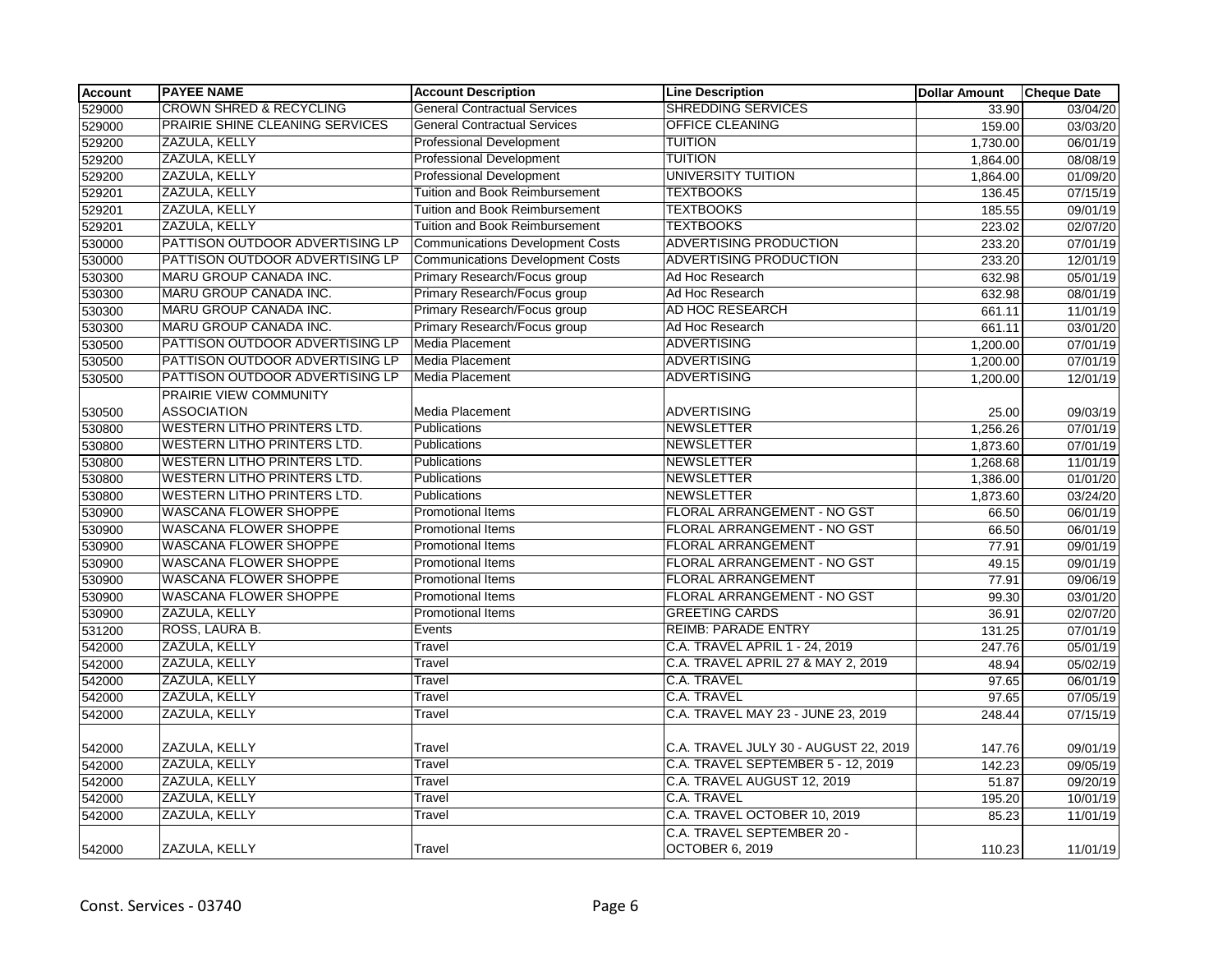| <b>Account</b> | <b>PAYEE NAME</b>            | <b>Account Description</b>             | <b>Line Description</b>             | <b>Dollar Amount</b> | <b>Cheque Date</b> |
|----------------|------------------------------|----------------------------------------|-------------------------------------|----------------------|--------------------|
|                |                              |                                        |                                     |                      |                    |
| 542000         | ZAZULA, KELLY                | Travel                                 | C.A. TRAVEL NOVEMBER 19 - 24, 2019  | 170.05               | 12/01/19           |
| 542000         | ZAZULA, KELLY                | Travel                                 | C.A. TRAVEL DECEMBER 4 - 10, 2019   | 131.63               | 01/01/20           |
|                |                              |                                        | C.A. TRAVEL JANUARY 21 - FEBRUARY   |                      |                    |
| 542000         | ZAZULA, KELLY                | Travel                                 | 11, 2020                            | 146.36               | 03/01/20           |
|                |                              |                                        | C.A. TRAVEL FEBRUARY 27 - MARCH 12, |                      |                    |
| 542000         | ZAZULA, KELLY                | Travel                                 | 2020                                | 165.07               | 03/03/20           |
|                |                              | Deputy Minister/Ministry Head Business |                                     |                      |                    |
| 543201         | <b>CONEXUS ARTS CENTRE</b>   | Expenses - Refreshments                | <b>STUDENT DRINKS</b>               | 16.00                | 03/01/20           |
| 550100         | ALLIED PRINTERS & PROMOTIONS | <b>Printed Forms</b>                   | <b>BUSINESS CARDS - NO GST</b>      | 457.92               | 07/01/19           |
|                |                              |                                        | SUBSCRIPTION-ROCHDALE               |                      |                    |
| 550200         | REGINA LEADER POST           | Books, Mags and Ref Materials          | <b>CONSTITUENCY</b>                 | 180.00               | 07/08/19           |
| 550200         | ZAZULA, KELLY                | Books, Mags and Ref Materials          | <b>ONLINE BOOKS</b>                 | 7.50                 | 06/01/19           |
| 555000         | <b>BIRD FILMS CO. LTD.</b>   | <b>Other Material and Supplies</b>     | <b>OFFICE SUPPLIES</b>              | 37.05                | 05/01/19           |
| 555000         | <b>BIRD FILMS CO. LTD.</b>   | Other Material and Supplies            | <b>OFFICE SUPPLIES</b>              | 45.52                | 05/01/19           |
| 555000         | ROSS, LAURA B.               | <b>Other Material and Supplies</b>     | <b>REIMB: OFFICE SUPPLIES</b>       | 89.76                | 11/01/19           |
| 555000         | ROSS, LAURA B.               | Other Material and Supplies            | <b>REIMB: OFFICE SUPPLIES</b>       | 6.57                 | 03/01/20           |
| 555000         | <b>WORLD OF WATER</b>        | <b>Other Material and Supplies</b>     | <b>OFFICE SUPPLIES</b>              | 14.50                | 05/01/19           |
| 555000         | ZAZULA, KELLY                | Other Material and Supplies            | <b>OFFICE SUPPLIES</b>              | 185.36               | 05/01/19           |
| 555000         | ZAZULA, KELLY                | Other Material and Supplies            | OFFICE SUPPLIES                     | 138.56               | 07/05/19           |
| 555000         | ZAZULA, KELLY                | <b>Other Material and Supplies</b>     | <b>OFFICE SUPPLIES</b>              | 102.67               | 07/15/19           |
| 555000         | ZAZULA, KELLY                | Other Material and Supplies            | <b>OFFICE SUPPLIES</b>              | 84.17                | 08/08/19           |
| 555000         | ZAZULA, KELLY                | Other Material and Supplies            | <b>OFFICE SUPPLIES</b>              | 177.18               | 09/01/19           |
| 555000         | ZAZULA, KELLY                | <b>Other Material and Supplies</b>     | OFFICE SUPPLIES                     | 30.50                | 10/01/19           |
| 555000         | ZAZULA, KELLY                | <b>Other Material and Supplies</b>     | <b>OFFICE SUPPLIES</b>              | 227.57               | 11/01/19           |
| 555000         | ZAZULA, KELLY                | <b>Other Material and Supplies</b>     | OFFICE SUPPLIES                     | 161.66               | 12/01/19           |
| 555000         | ZAZULA, KELLY                | <b>Other Material and Supplies</b>     | <b>OFFICE SUPPLIES</b>              | 16.97                | 12/09/19           |
| 555000         | ZAZULA, KELLY                | <b>Other Material and Supplies</b>     | <b>OFFICE SUPPLIES</b>              | 122.63               | 01/01/20           |
| 555000         | ZAZULA, KELLY                | Other Material and Supplies            | <b>OFFICE SUPPLIES</b>              | 14.98                | 02/07/20           |
| 555000         | ZAZULA, KELLY                | Other Material and Supplies            | OFFICE SUPPLIES                     | 201.24               | 03/01/20           |
| 555000         | ZAZULA, KELLY                | <b>Other Material and Supplies</b>     | <b>OFFICE SUPPLIES</b>              | 7.49                 | 03/13/20           |
| 555000         | ZAZULA, KELLY                | Other Material and Supplies            | <b>OFFICE SUPPLIES</b>              | 79.39                | 03/19/20           |
| 564300         | ROSS, LAURA B.               | Computer Hardware - Exp.               | <b>REIMB: SCANNER APP</b>           | 14.97                | 03/13/20           |
| 564600         | ROSS, LAURA B.               | Computer Software - Exp                | <b>REIMB: SCANNER APP</b>           | 14.97                | 09/01/19           |
| 564600         | ROSS, LAURA B.               | Computer Software - Exp                | <b>REIMB: SCANNER APP</b>           | 14.97                | 09/14/19           |
| 564600         | ROSS, LAURA B.               | Computer Software - Exp                | <b>REIMB: SCANNER APP</b>           | 14.97                | 12/09/19           |
| 564600         | ROSS, LAURA B.               | Computer Software - Exp                | <b>REIMB: SCANNER APP</b>           | 14.97                | 01/01/20           |
| 564600         | ROSS, LAURA B.               | Computer Software - Exp                | <b>REIMB: SCANNER APP</b>           | 14.97                | 02/01/20           |
| 564600         | ROSS, LAURA B.               | Computer Software - Exp                | <b>REIMB: SCANNER APP</b>           | 14.97                | 03/07/20           |
| 565200         | <b>WIRELESS AGE</b>          | Office Furniture and Equipment - Exp   | AIRPODS - NO GST                    | 699.58               | 03/11/20           |
| 565200         | ZAZULA, KELLY                | Office Furniture and Equipment - Exp   | <b>OFFICE CHAIR</b>                 | 425.12               | 05/01/19           |
| 565200         | ZAZULA, KELLY                | Office Furniture and Equipment - Exp   | <b>FRIDGE</b>                       | 643.79               | 03/13/20           |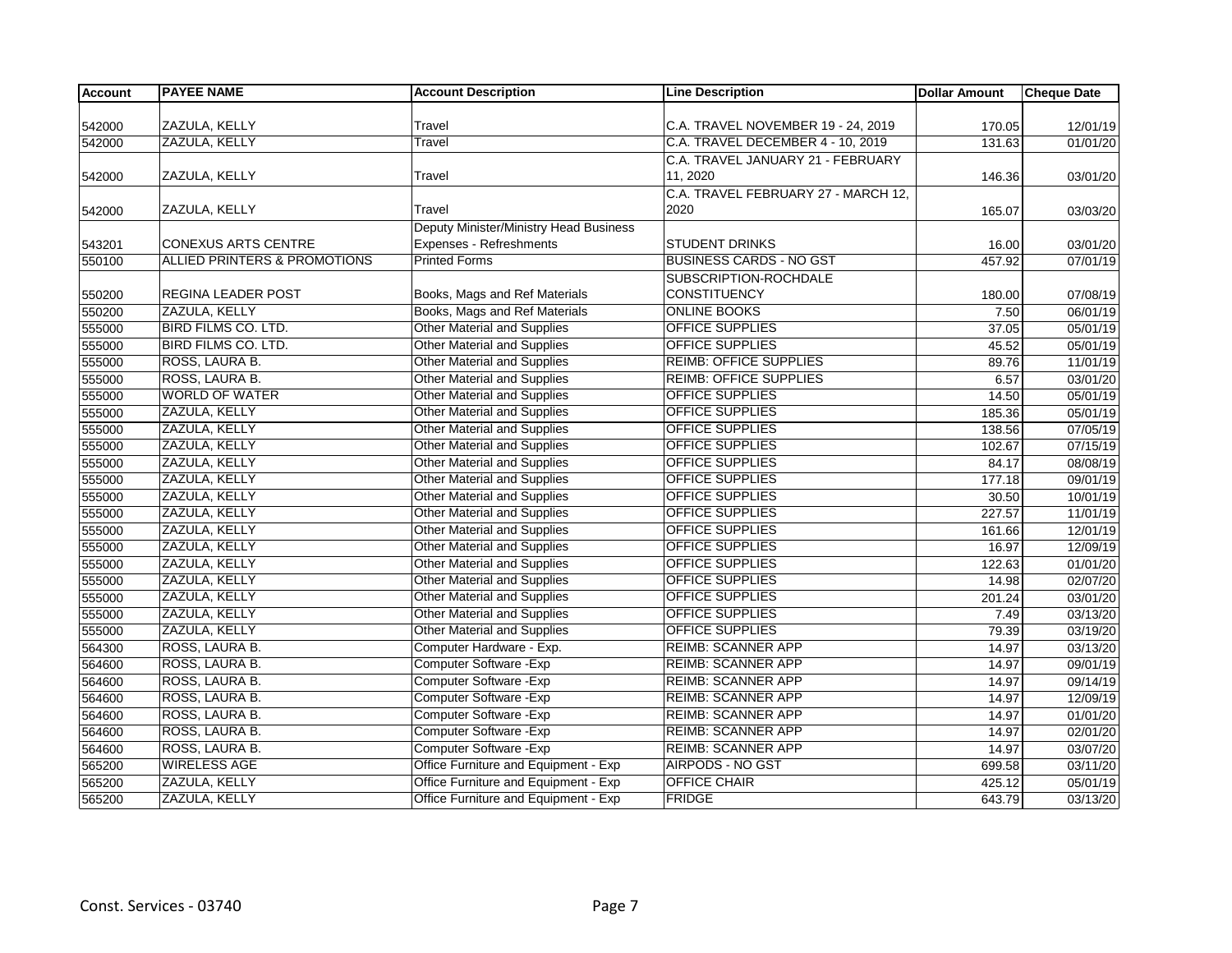#### **DIRECTIVE #6 - CONSTITUENCY ASSISTANT EXPENSES**

# **LEGISLATIVE ASSEMBLY OF SASKATCHEWAN MEMBERS' ACCOUNTABILITY AND DISCLOSURE REPORT For the fiscal year ending March 31, 2020**

**2019-2020 TOTAL: \$74,871.87**

| <b>Account</b> | <b>Payee Name</b> | <b>Account Description</b>       | <b>Dollar Amount</b> | <b>Cheque Date</b> |  |
|----------------|-------------------|----------------------------------|----------------------|--------------------|--|
|                |                   |                                  |                      |                    |  |
| 513000         | ZAZULA, KELLY     | Out-of-Scope Permanent           | 0.00                 | 04/03/19           |  |
| 513000         | ZAZULA, KELLY     | Out-of-Scope Permanent           | 2,763.20             | 04/16/19           |  |
| 513000         | ZAZULA, KELLY     | Out-of-Scope Permanent           | 2,763.20             | 05/01/19           |  |
| 513000         | ZAZULA, KELLY     | Out-of-Scope Permanent           | 2,763.20             | 05/15/19           |  |
| 513000         | ZAZULA, KELLY     | Out-of-Scope Permanent           | 2,763.20             | 05/29/19           |  |
| 513000         | ZAZULA, KELLY     | Out-of-Scope Permanent           | 2,763.20             | 06/12/19           |  |
| 513000         | ZAZULA, KELLY     | Out-of-Scope Permanent           | 2,763.20             | 06/26/19           |  |
| 513000         | ZAZULA, KELLY     | Out-of-Scope Permanent           | 2,763.20             | 07/10/19           |  |
| 513000         | ZAZULA, KELLY     | Out-of-Scope Permanent           | 2,763.20             | 07/24/19           |  |
| 513000         | ZAZULA, KELLY     | Out-of-Scope Permanent           | 2,763.20             | 08/07/19           |  |
| 513000         | ZAZULA, KELLY     | Out-of-Scope Permanent           | 2,763.20             | 08/21/19           |  |
| 513000         | ZAZULA, KELLY     | Out-of-Scope Permanent           | 2,763.20             | 09/04/19           |  |
| 513000         | ZAZULA, KELLY     | Out-of-Scope Permanent           | 2,763.20             | 09/18/19           |  |
| 513000         | ZAZULA, KELLY     | Out-of-Scope Permanent           | 2,763.20             | 10/02/19           |  |
| 513000         | ZAZULA, KELLY     | Out-of-Scope Permanent           | 2,827.20             | 10/16/19           |  |
| 513000         | ZAZULA, KELLY     | Out-of-Scope Permanent           | 2,827.20             | 11/01/19           |  |
| 513000         | ZAZULA, KELLY     | Out-of-Scope Permanent           | 2,827.20             | 11/13/19           |  |
| 513000         | ZAZULA, KELLY     | Out-of-Scope Permanent           | 2,827.20             | 11/27/19           |  |
| 513000         | ZAZULA, KELLY     | Out-of-Scope Permanent           | 2,827.20             | 12/11/19           |  |
| 513000         | ZAZULA, KELLY     | Out-of-Scope Permanent           | 2,827.20             | 12/24/19           |  |
| 513000         | ZAZULA, KELLY     | Out-of-Scope Permanent           | 2,827.20             | 01/08/20           |  |
| 513000         | ZAZULA, KELLY     | Out-of-Scope Permanent           | 2,827.20             | 01/23/20           |  |
| 513000         | ZAZULA, KELLY     | Out-of-Scope Permanent           | 2,827.20             | 02/05/20           |  |
| 513000         | ZAZULA, KELLY     | Out-of-Scope Permanent           | 2,827.20             | 02/19/20           |  |
| 513000         | ZAZULA, KELLY     | Out-of-Scope Permanent           | 2,827.20             | 03/04/20           |  |
| 513000         | ZAZULA, KELLY     | Out-of-Scope Permanent           | 3,186.00             | 03/18/20           |  |
| 513000         | ZAZULA, KELLY     | Out-of-Scope Permanent           | 2,827.20             | 04/01/20           |  |
| 513000         | ZAZULA, KELLY     | Out-of-Scope Permanent           | 1,805.87             | 04/09/20           |  |
|                |                   | Change in Y/E Accrued Empl Leave |                      |                    |  |
| 519900         | None (Default)    | Entitlements                     | $-1,381.60$          | 04/24/19           |  |
|                |                   | Change in Y/E Accrued Empl Leave |                      |                    |  |
| 519900         | None (Default)    | Entitlements                     | 1,413.60             | 04/14/20           |  |
|                |                   |                                  |                      |                    |  |